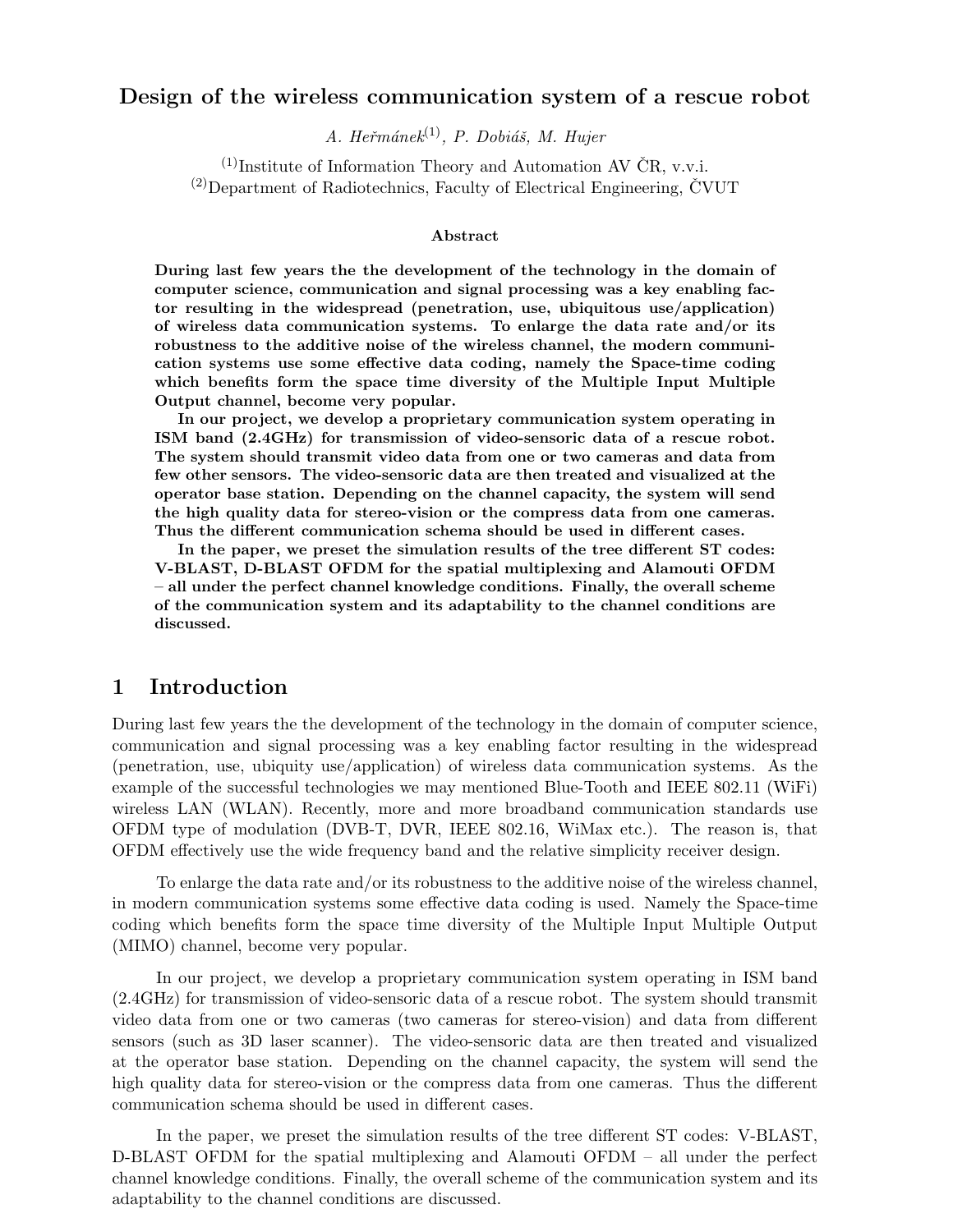The paper is organized as follows: in the second section we present the system settings. Section tree presents successively tested method of space time coding i.e. D-BLAST, V-BLAST and Alamouti OFDM coding. Section 4 presents the simulation results. Section 5 discuss the system adaptability and conclude the work.

### 2 System settings

We assume that the communication system is described as follows: symbols to be transmitted are first digitally modulated and sent to the receiver through the communication channel. We suppose to use multiple antenna at the both sides, at the transmitter and receiver. Each couple of transmit and received antenna constitutes one communication channel. We assume the channel impulse response to be finite in duration (FIR) and real-valued. The channel impulse response  $h(z)$  is assumed to be a priory unknown at the transmitter, causal and bounded-input boundedoutput (BIBO) stable. Gaussian (white) noise  $w(t)$  is added to the channel output. In that case, the input of the receiver is a  $N_{rx}$  dimensional observation vector  $\mathbf{r}_n$ . The MIMO channel model has the form of the form:

$$
\mathbf{r}_n = \sum_{i=0}^{N_{tx}} \mathbf{H}_{(i)} \mathbf{s}_n^{(i)} = \mathbf{H}_A \mathbf{s}^A
$$
 (1)

where  $s_n$  is the symbol source vector send from transmit antenna i,  $w_n$  is the noise column vector of size  $N_{rx}$ , **H** is a  $N_{rx} \times N_h$  matrix representing the channel impulse response,  $N_{tx}$  and  $N_{rx}$  is the number of transmit and received antennas and  $N_h$  is the channel length.

Depending on the communication system, the  $i - th$  antenna can be used for data transmission of : i) data transmit ion of  $i - th$  user in multiuser environment ii) spatial multiplexing of one high speed data stream or iii) space time diversity coding of one data stream to obtain lower bit error rate. In the following section, we describe the basic methods for data multiplexing (V-BLAST and D-BLAST algorithms) and Space-Time coding (Alamouti coder/decoder).

### 3 Space time coding

Current transmission schemes over MIMO channels fall into two basic categories: data rate maximization or diversity maximization. The first one focuses on improving the overall capacity. In the second scheme one tries to encode the individual streams to protect transmission against the errors caused by channel fading and noise plus interference.

In our system we use both schemes. In dependence of channel capacity we transmit streams from two cameras to be able to use stereo-vision, elsewhere in the poor channel conditions, only one camera will be used with lower resolution. In the first case, the V-BLAST or D-BLAST decoder with Reed-Solomon coding will be used. In the second, the Alamouti block coding will be applied.

#### 3.1 V-Blast and D-Blast coding scheme

Two layered space-time architectures V-BLAST (Vertical Bell Labs space-time architecture) and D-BLAST (Diagonal BLAST) were proposed in [2] and [3]. The BLAST technique is essentially a decision feedback space-time multiuser detector.

In the coded V-BLAST, the data are first demultiplexed into  $N_{tx}$  data streams, each of which is independently encoded, interleaved and symbol mapped. At the receiver, the MMSE criterion is used to decouple the sub-streams. The receiver first demodulates one of the substreams by nulling out the others with a decorrelator. After this sub-stream is decoded, its contribution is subtracted from the received signal and the second sub-stream is demodulated by nulling out the remaining interference.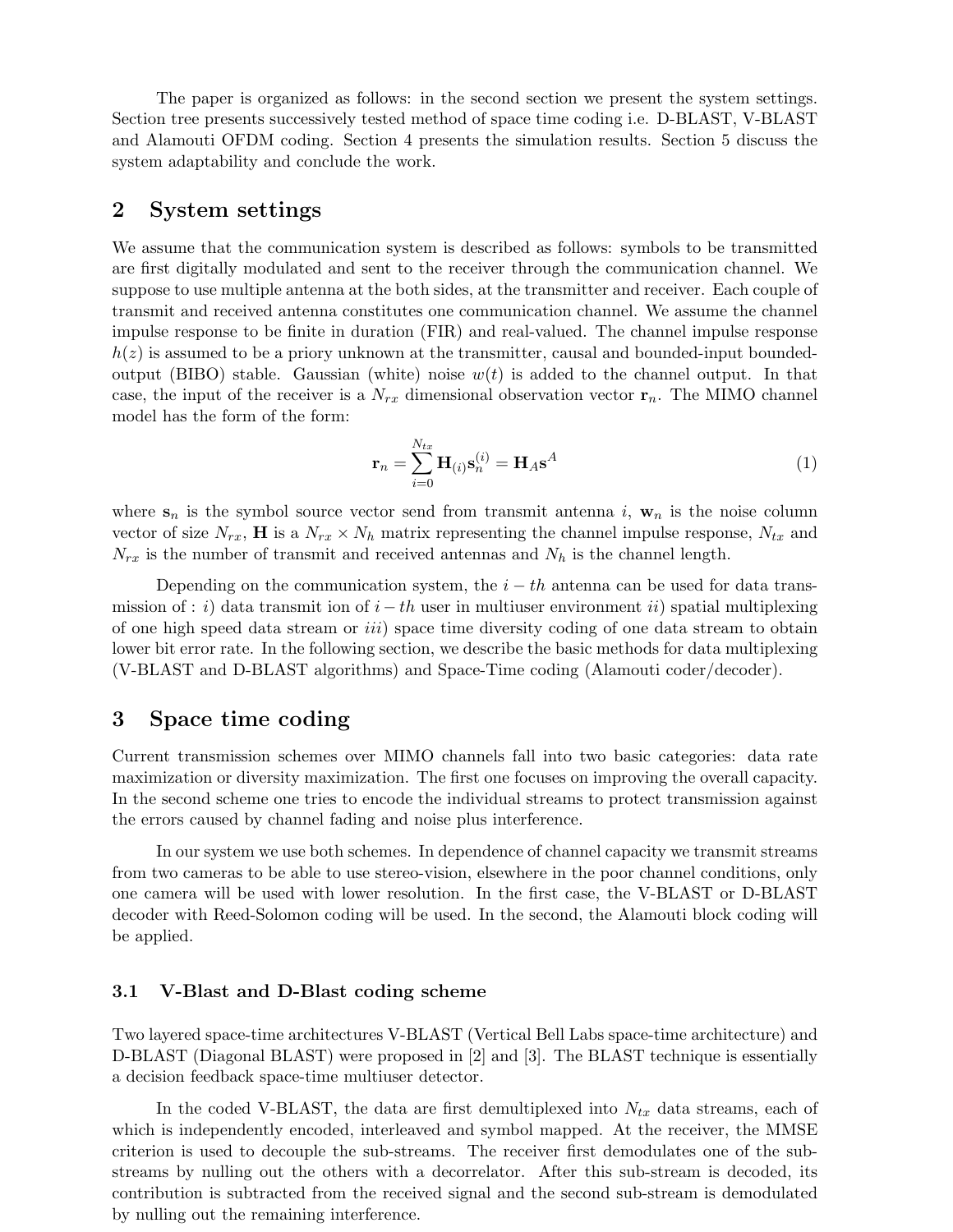We observe that in the above version of V-BLAST, the first stage (detecting the first sub-stream) is the bottleneck stage. There are various ways to improve the performance of V-BLAST, by improving the reliability at the early stages.

Clearly, the order in which the sub-streams are demodulated affects the performance. In [2], it is shown that fixing the same date rate for each sub-stream, the optimal ordering is to choose the sub-stream in each stage such that the SNR at the output of the corresponding decorrelator is maximized. Simulation results in [2] show that a significant gain can be obtained by applying this ordering.

Diagonal BLAST (D-BLAST) is a simple extension of the V-BLAST architecture, with coding of the input data stream over the signals transmitted on different antennas. This extension promises a higher diversity gain over V-BLAST.

In D-BLAST, the input data stream is divided into sub-streams, each of which is transmitted on different antennas time slots in a diagonal fashion. For example, in a system, the transmitted signal in matrix form is

$$
\left[\begin{array}{ccc} 0 & x_1^{(1)} & x_1^{(2)} & \cdots \\ x_2^{(1)} & x_2^{(2)} & x_2^{(3)} & \cdots \end{array}\right]
$$

where  $x_i^k$  denotes the symbols transmitted on the *i*th antenna for sub-stream k. The receiver also uses a successive nulling and canceling process. In the above example, the receiver first estimates  $x_2^{(1)}$  $x_2^{(1)}$  and then estimates  $x_1^{(1)}$  by treating  $x_2^{(2)}$  $2^{(2)}$  as interference and nulling it out using a decorrelator. The estimates of  $x_1^{(1)}$  $_1^{(1)}$  and  $x_2^{(2)}$  $_2^{(2)}$  are then fed to a joint decoder to decode the first sub-stream. After decoding the first sub-stream, the receiver cancels the contribution of this sub-stream from the received signals and starts to decode the next sub-stream, etc. Here, an overhead is required to start the detection process; corresponding to the symbol in the above example.

#### 3.2 Alamouti space-time block coding scheme

Alamouti space-time coding is block ST coding scheme originally proposed by Alamouti using two transmit antennas [1] and generalized in [5] for an arbitrary number of transmit antennas and is able to achieve the full diversity promised by the transmit and receive antennas. These codes retain the property of having a very simple maximum likelihood decoding algorithm based only on linear processing at the receiver.

A spacetime block code is defined by a  $p \times N_{tx}$  transmission matrix  $\mathcal{G}$ . The entries of the matrix G are linear combinations of the variables (data symbols)  $x_1, x_2, \ldots, x_k$  and their conjugates. For example, the transmition matrix originally proposed by Alamouti is defined by

$$
\mathcal{G}_2 = \left( \begin{array}{cc} x_1 & x_2 \\ -x_2^* & x_1^* \end{array} \right)
$$

Maximum likelihood decoding of any spacetime block code can be achieved using only linear processing at the receiver and is dependent on the transmittion matrix structure and number of received antennas. In our example of  $\mathcal{G}_2$  with two transmit and one receive antennas, the estimetes produced by the decoder are of the following form:

$$
\bar{x}_0 = h_0^* r_0 + h_1 r_1^* \tag{2}
$$

$$
\bar{x}_1 = -h_0 r_1^* - h_1^* r_0 \tag{3}
$$

(4)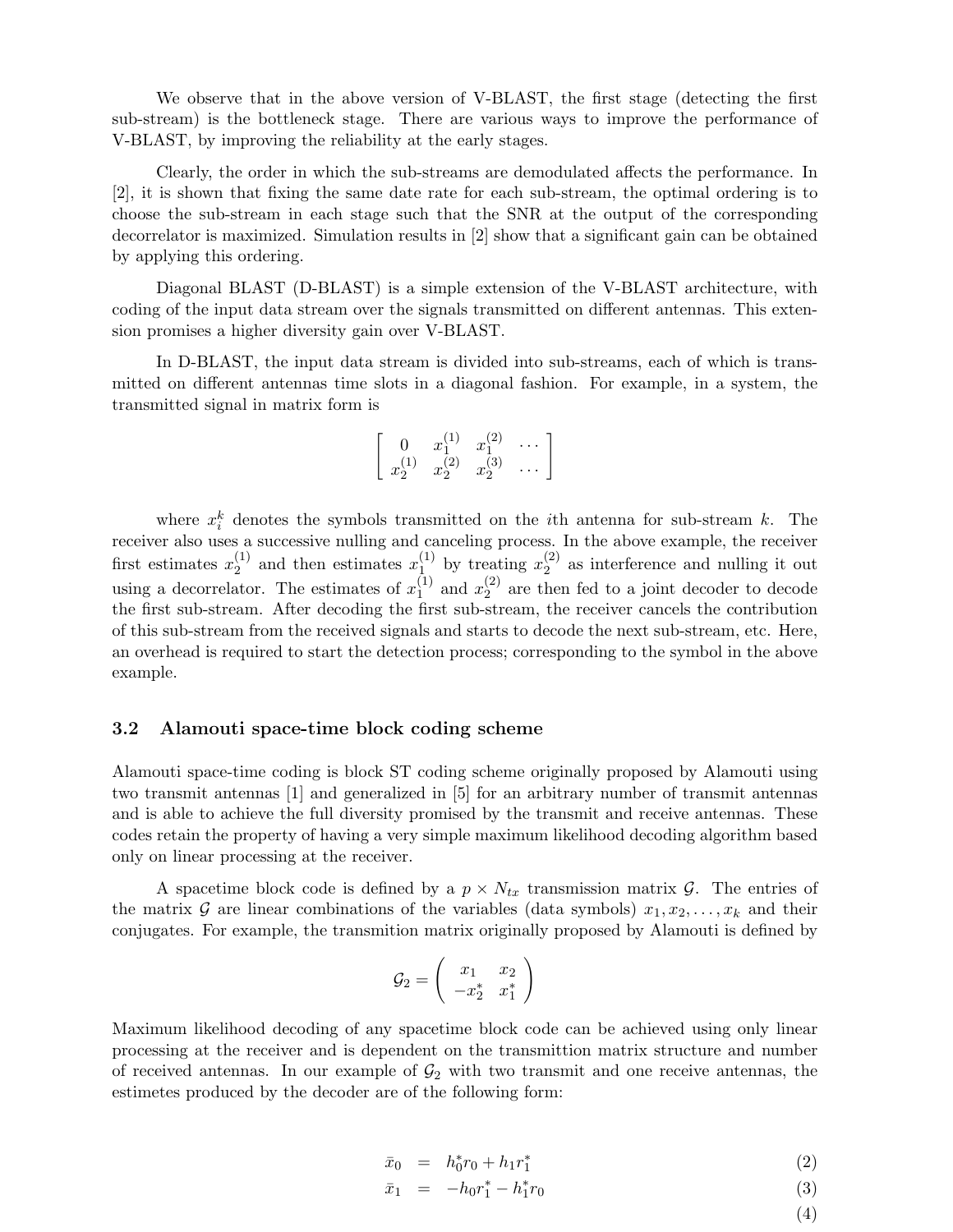where  $h_0$  and  $h_1$  are flat fading channel coefitients between transmit antenna one and two rep. and receive antenna and  $r_1$  and  $r_2$  are signals received in time t and  $t + 1$  resp. For details see [4].

### 4 Simulation results

For the system test purposes and as a golden model of the final implementation of the communication system, we have implemented three mentioned methods in Matlab. The OFDM modulation is used on each antenna stream to convert frequency selective fading wideband channel to a set of narrow band flat fading channels.

All the test shares the following considerations:

- perfect time and frequency synchronization at the receiver
- channel state is constant during a frame of size 1000 symbols
- we run 100 independent test for each SNR
- data symbols are 16-QAM modulated
- no forward error correction is used

The results for the V-BLAST system are presented in figures

1. From the first figure, we may see how the number of receiver antennas improves the system performance. On the other hand, adding the more transmit antennas degrades the BER. This is a natural behavior since BLAST technique, independent data streams are send through antennas and this produce more interference to be mitigated by the nulling algorithm.



Figure 1: V-BLAST: a) Influence of the number of receiver antennas to a BER(SNR) function b) BER as a function of SNR for V-BLAST system with equal number of transmit and receive antenna

The simulation results for the D-BLAST are presented in figure D-BLAST. In that case the Reed-Solomon coding was used. The size of the RS coded data block corresponds to the size of the block in D-BLAST layer. This significantly improve the quality of the decision-feedback detector. In the example, systems with equal number of transmit and receive antennas are presented.

Considering the performance of the D-BLAST system, it is possible to see certain improvements compared to the V-BLAST.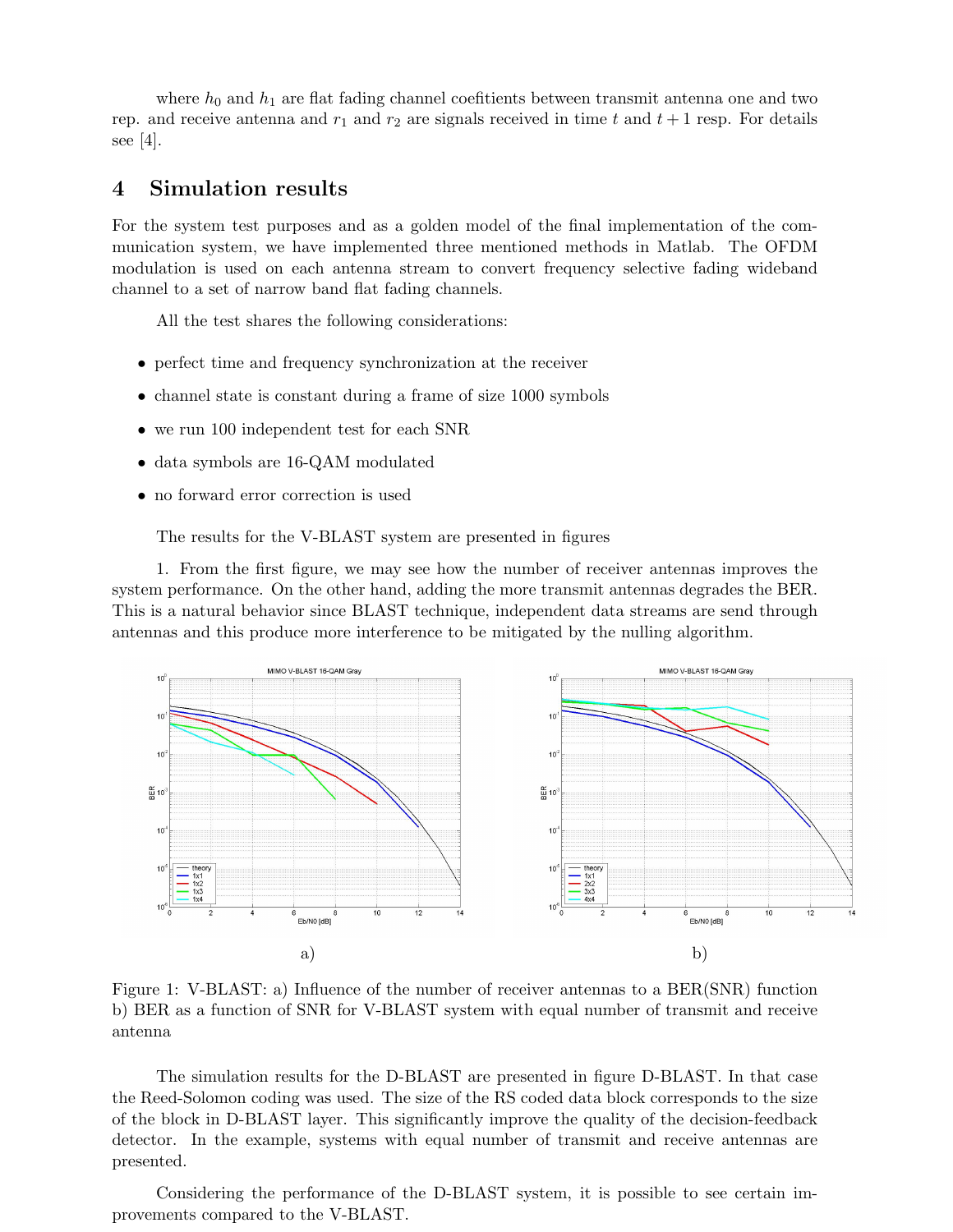

Figure 2: D-BLAST: BER as a function of SNR for D-BLAST system with equal number of transmit and receive antenna

Finally, Figures ?? and ?? show the performance results of the Alamouti block ST coding. Contrary to the BLAST system, ST coding minimize the BER as the number of antennas (transmit or receive) grows. In these examples, the performance of different coding rates (i.e. different number of transmit antennas) for three (Figure ?? a) ) and four (Figure ?? b) ) receive antennas are shown.



Figure 3: Alamouti STC: Performance of the system with for 3 received antennas. Different coding rates are tested (no. of transmit antennas varies from 2 to 4)

### 5 Conclusion

In the paper we have presented the tree Multiple Input/Multiple Output communication schemes. These algorithms are planned to be used for an adaptive communication system for the transmission of the video-sensoric data of a rescue robot. For the cases of good channel condition, the higher amount of the information data will be send (to enable stereo-vision at the operator station). Contrary, in the case of the poor channel state, the robust Alamouti coding will take the place (only one video source will be transmitted).

The overall system is planned to be implemented using the software define radio technology. These days, parts of the system has been coded in programmable hardware (FPGA)